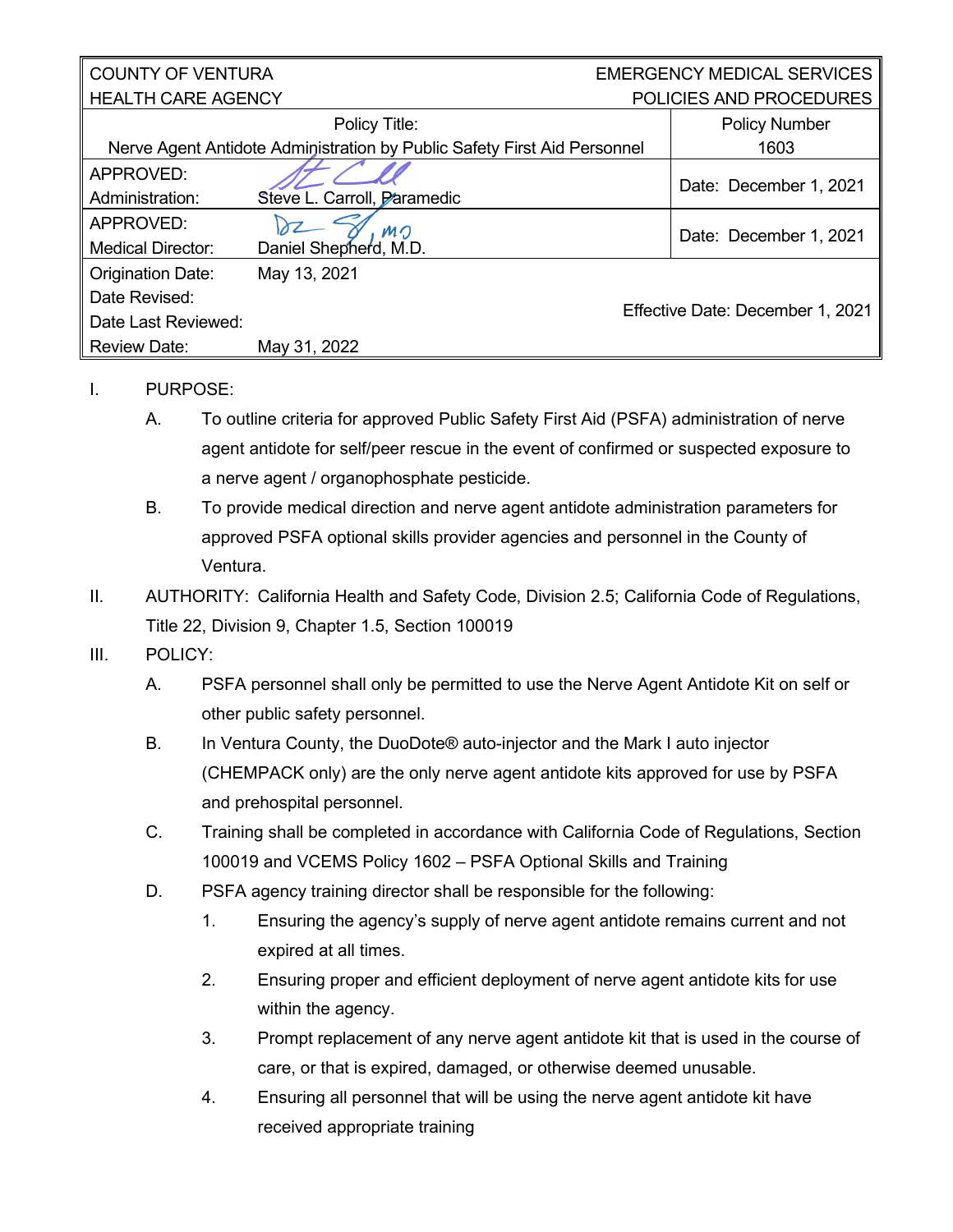5. Maintain records of all documented use, restocking, damaged, expired or otherwise unusable nerve agent antidote kit(s).

## IV. PROCEDURE:

- A. Indications
	- 1. Confirmed or suspected exposure to nerve agent or organophosphate
	- 2. Obvious signs and symptoms of nerve agent / organophosphate exposure (*SLUDGEM* - Salivation, Lacrimation, Urinary incontinence, Defecation, Gastrointestinal distress, Emesis, Miosis)
- B. Contraindications
	- 1. No contraindications in the presence of poisoning by nerve agents / organophosphate insecticides.
- C. Nerve Agent Antidote Kit Administration
	- 1. If Treating Self:
		- a. Avoid continued exposure by exiting from area of exposure; remove contaminated clothing; follow decontamination procedures when available.
		- b. Following exposure and in the presence of symptoms, administer nerve agent antidote kit (DuoDote® or Mark I) into outer thigh. Auto injector may be administered through clothing.
		- c. If symptoms persist, may repeat nerve agent antidote kit administration every 10 to 15 minutes up to two (2) additional times (for a total of three (3) administrations)
		- d. Report administration of nerve agent antidote kit to prehospital personnel for additional assessment and follow-up care, as needed.
		- e. Document administration of nerve agent antidote kit as indicated per PSFA agency policies and procedures.
	- 2. If treating other public safety personnel:
		- a. Maintain standard blood and body fluid precautions. Use appropriate personal protective equipment (gloves, face shield, gown), avoid cross contamination.
		- b. Remove patient from area of continued exposure, remove contaminated clothing, and follow appropriate decontamination procedures.
		- c. Assess patient's respiratory, mental and pupillary status.